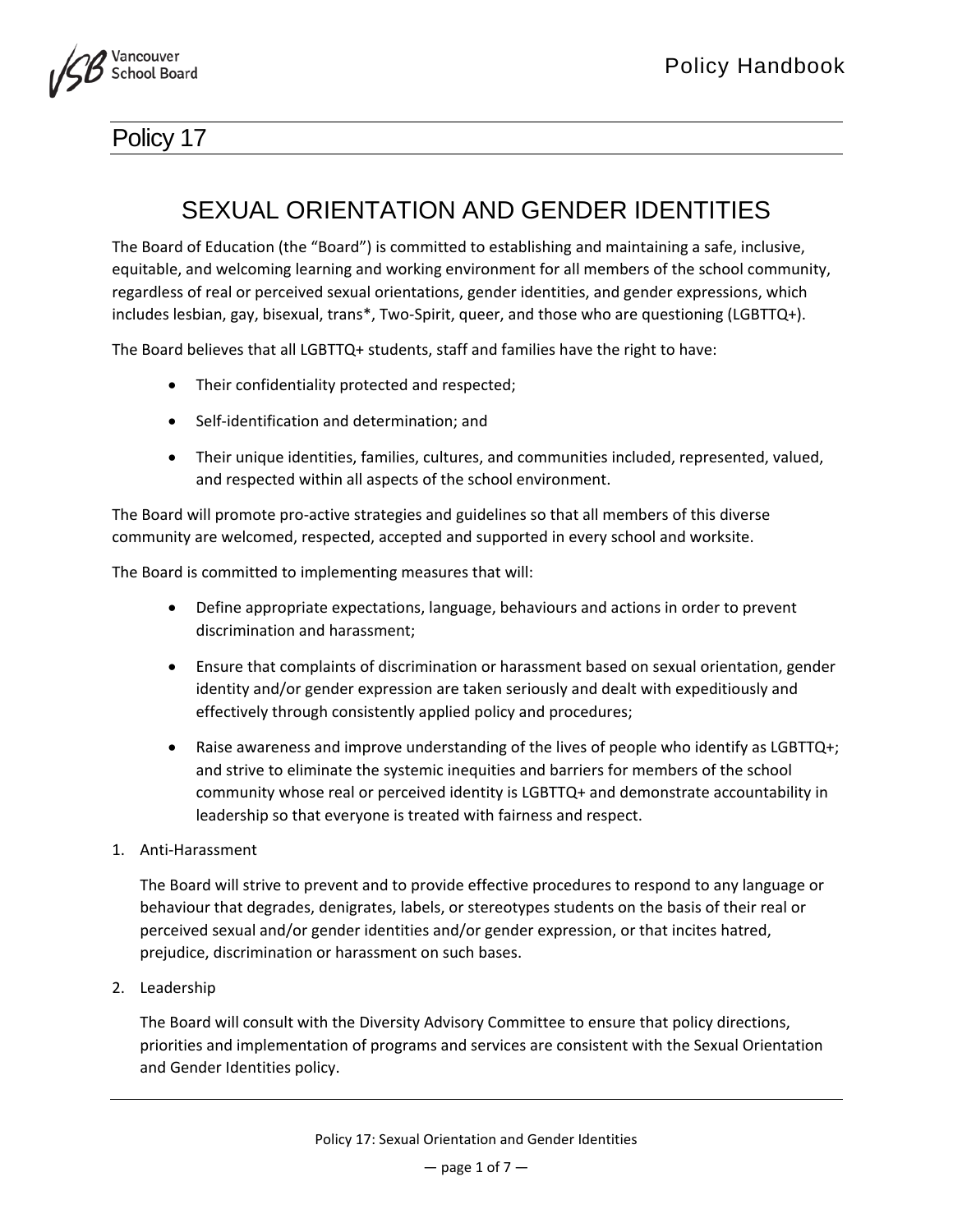

There will be ongoing, constructive and open dialogue with LGBTTQ+ communities to increase cooperation and collaboration among home, school and the community.

Administrators, teachers, counsellors, and other staff and student leaders should consult with LGBTTQ+ students and their designated support groups and take concrete actions to make schools more welcoming, inclusive and safer places.

Staff will not refer students to programs or services that attempt to change a student's sexual orientation or gender identity.

3. Professional Development and Training

The Board will strive to ensure that professional development and training is provided for staff to develop the awareness, knowledge, skills and attitudes necessary to:

- Deliver an LGBTTQ+ inclusive curriculum (including anti-homophobia and anti-transphobia education);
- Identify and address homophobic and transphobic discriminatory attitudes and behaviours; and
- Support and advocate for the needs of students whose real or perceived identity is LGBTTQ+
- 4. Counselling and Student Support

The Board will ensure that:

- Counsellors are trained to respond competently to the needs of LGBTTQ+ students as well as to the needs of students with LGBTTQ+ family members;
- Counsellors and staff are provided with information, from the District, on support programs or services for students and families;
- Elementary and secondary schools appoint at least one staff person to be a Safe Contact who is able to act as a resource person for LGBTTQ+ students, staff and families. (Note: School administrators will act as the Safe Contact if no one voluntarily steps forward.) School administrators will inform students and other staff about the location and availability of this contact person; and
- All secondary schools are supported in establishing and maintaining Gay or Queer/Straight Alliance clubs.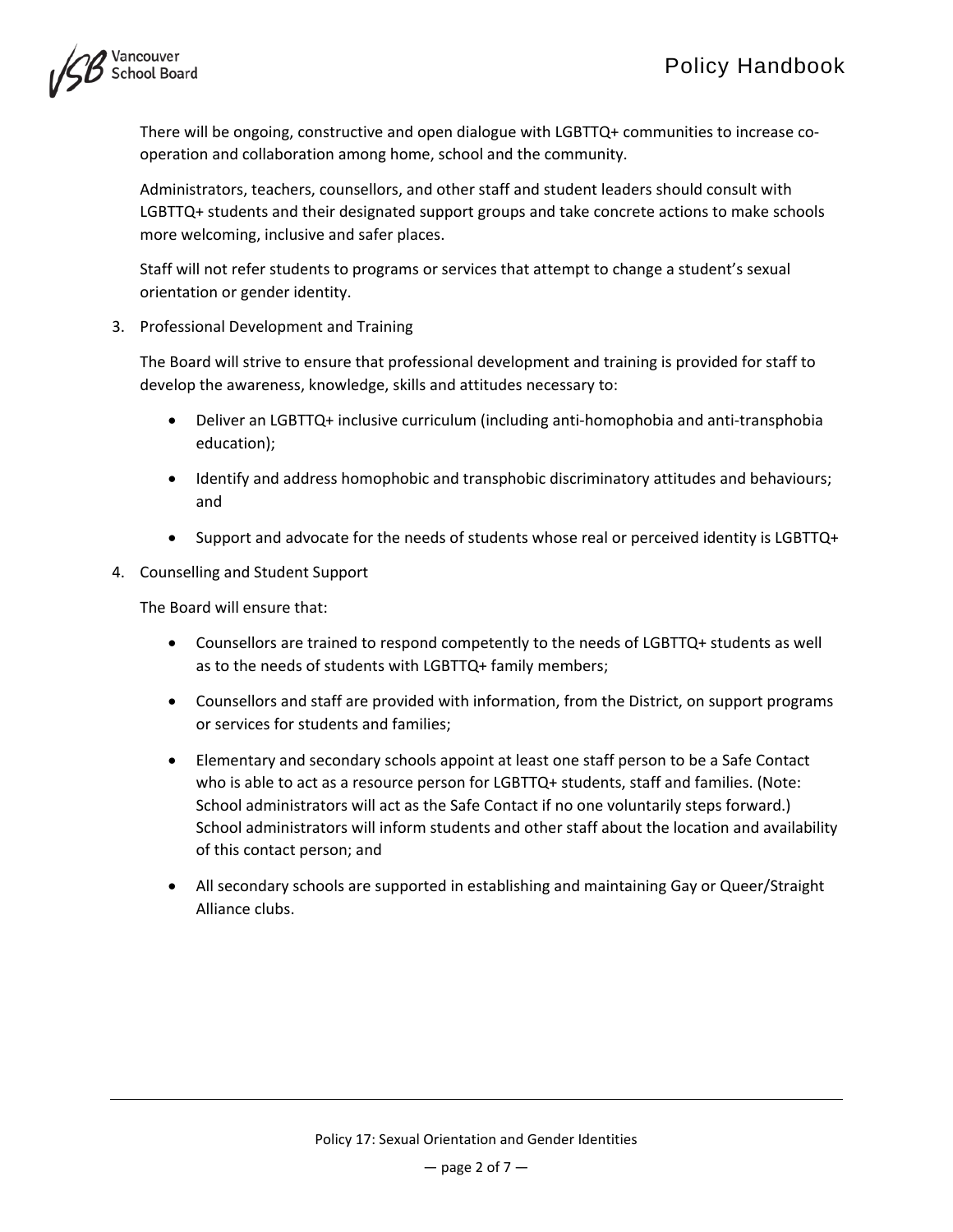

5. Curriculum Learning Resources

The Board is committed to:

- Ensuring that staff utilizes language and educational resources and approaches that are inclusive, developmentally appropriate, and respectful of diverse sexual orientations, gender identities, and gender expressions;
- Enabling all LGBTTQ+ students and families to see themselves and their lives positively reflected in the curriculum, through the provision of library and other curricular resources;
- Creating or acquiring developmentally appropriate, current and relevant learning resources for sexual health education that are LGBTTQ+ inclusive; and
- Providing learning resources in languages and in formats easily accessible to ELL students and their families, where possible.
- 6. Communications

The Board will:

- Acknowledge through its communication to students, staff, and the community that some students live in LGBTTQ+ families and need to be positively recognized and included as such; and
- Ensure that school forms and communications reflect the diversity of sexual orientations and gender identities of students, staff and parents/guardians.
- 7. Gender Identity and Gender Expression

To support the safety, health, and educational needs of students whose real or perceived identity is trans\*, staff shall adhere to the following practices:

7.1 Consultation

School staff are encouraged to consult with District staff, to review best practices for supporting trans\* students.

- 7.2 Confidentiality and Privacy
	- 7.2.1 A student'strans\* status, legal name, or gender assigned at birth may constitute confidential personal information that will be kept confidential unless its disclosure is legally required or unless the student or the student's parent(s)/guardian have given authorization.
	- 7.2.2 In situations where school staff or administrators are required by law to use or to report a trans\* student's legal name or sex, such as for purposes of data collection, school staff and administrators will adopt practices to avoid the inadvertent disclosure of such information.
	- 7.2.3 Students' rights to discuss and express their gender identity and/or gender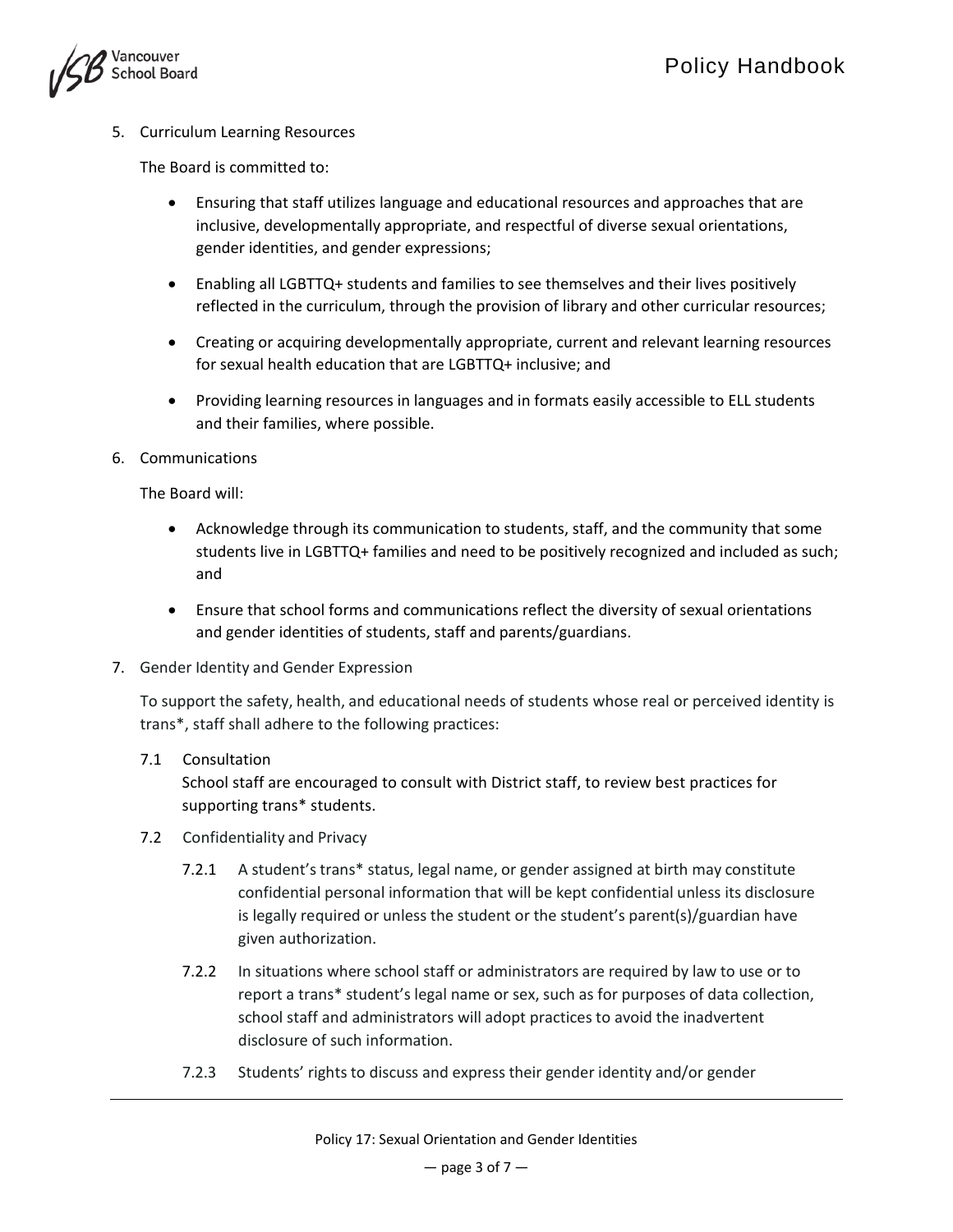

expression openly and to decide when, with whom, and how much private information to share will be respected.

7.3 Names and Pronouns

Trans\* students will be addressed by the names and pronouns they prefer to use.

- 7.4 Official Records and Student Information
	- 7.4.1 Whenever possible and permitted by law, requests made by a student, or the parent/guardian, to change the student's official record to reflect their preferred name and/or gender identity will be accommodated.
	- 7.4.2 Whenever possible, at the request of a student or of a students' parent(s)/guardian, the student's preferred name and/or gender identity will be included on class lists, timetables, student files, identification cards, etc.
	- 7.4.3 Unless the student or the student's parent/guardian has specified otherwise, communications between school and home shall use a student's legal name and the pronoun corresponding to the student's gender assigned at birth.
- 7.5 Dress

Students have the right to dress in a manner consistent with their gender identity or gender expression. This includes students who may dress in a manner that is not consistent with societal expectations of masculinity/femininity.

7.6 Sex-segregated Activities

Schools will reduce or eliminate the practice of segregating students by sex. In situations where students are segregated by sex, trans\* students will have the option to be included in the group that corresponds to their gender identity.

- 7.7 Access to Physical Education and Sports
	- 7.7.1 Where possible, students will be permitted to participate in any sex-segregated recreational and competitive athletic activities, in accordance with their gender identity. Due to issues of disclosure and safety, some students may wish to participate in a sex-segregated activity that is not aligned with their gender identity.
	- 7.7.2 Trans\* students shall be provided the same opportunities to participate in physical education as all other students, shall not be asked or required to have physical education outside of the assigned class time, and shall be permitted to participate in any sex-segregated activities in accordance with their gender identity if they so choose.
- 7.8 Washroom and Change Room Accessibility
	- 7.8.1 The use of washrooms and change rooms by trans\* students shall be assessed on a case-by-case basis with the goals of maximizing the student's social integration, ensuring the student's safety and comfort, minimizing stigmatization and providing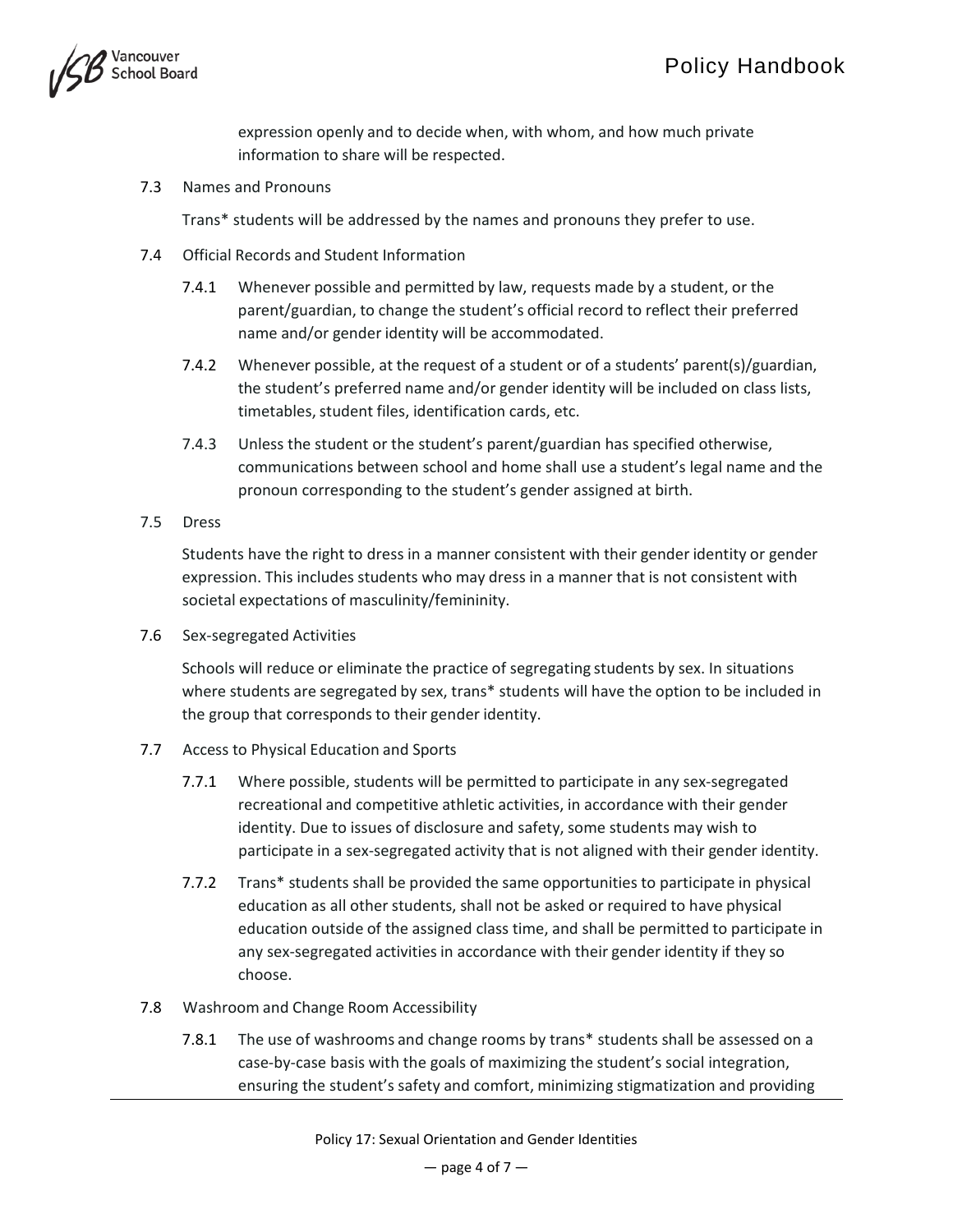

equal opportunity to participate in physical education classes and sports.

- 7.8.2 Trans\* students shall have access to the washroom and change room that corresponds to their gender identity. Students who desire increased privacy will be provided with a reasonable alternative washroom and/or changing area. Any alternative arrangement will be provided in a way that protects the student's ability to keep their trans\* status confidential.
- 7.8.3 The decision with regard to washroom and change room use shall be made in consultation with the trans\* student.
- 7.8.4 The Board will strive to make available single stall gender-neutral washrooms at all school locations and worksites.
- 7.9 Student Transfers

Schools will aim to keep trans\* students at their original school site, unless it is a student's wish to transfer. Should the student wish to transfer, it is not necessary to disclose the student's gender identity and/or gender expression as the reason for transfer.

7.10 Resolving Conflict

Disputes will be resolved in a manner that involves the trans\* student and an adult ally (teacher, service provider, parent/guardian) in the decision-making process to maximize inclusiveness.

## Glossary

**Asexual:** A person who is not sexually attracted to any gender or sex. Asexual people may still be romantically attracted to people of a variety of genders and sexualities and have romantic, non- sexual relationships.

**Bisexual:** A person who is attracted to both women and men.

**Gay:** A person who is attracted to someone of the same sex and/or gender as themselves. This word can be applied to all genders of relationships, but has primarily been used in reference to men.

**Gender:** A socially constructed concept of identity based on roles, behaviours, activities, and appearance such as masculine, feminine, androgynous, etc.

**Gender expression:** The ways a person presents their sense of gender to others (for example, through clothes, hairstyle, mannerisms, etc.).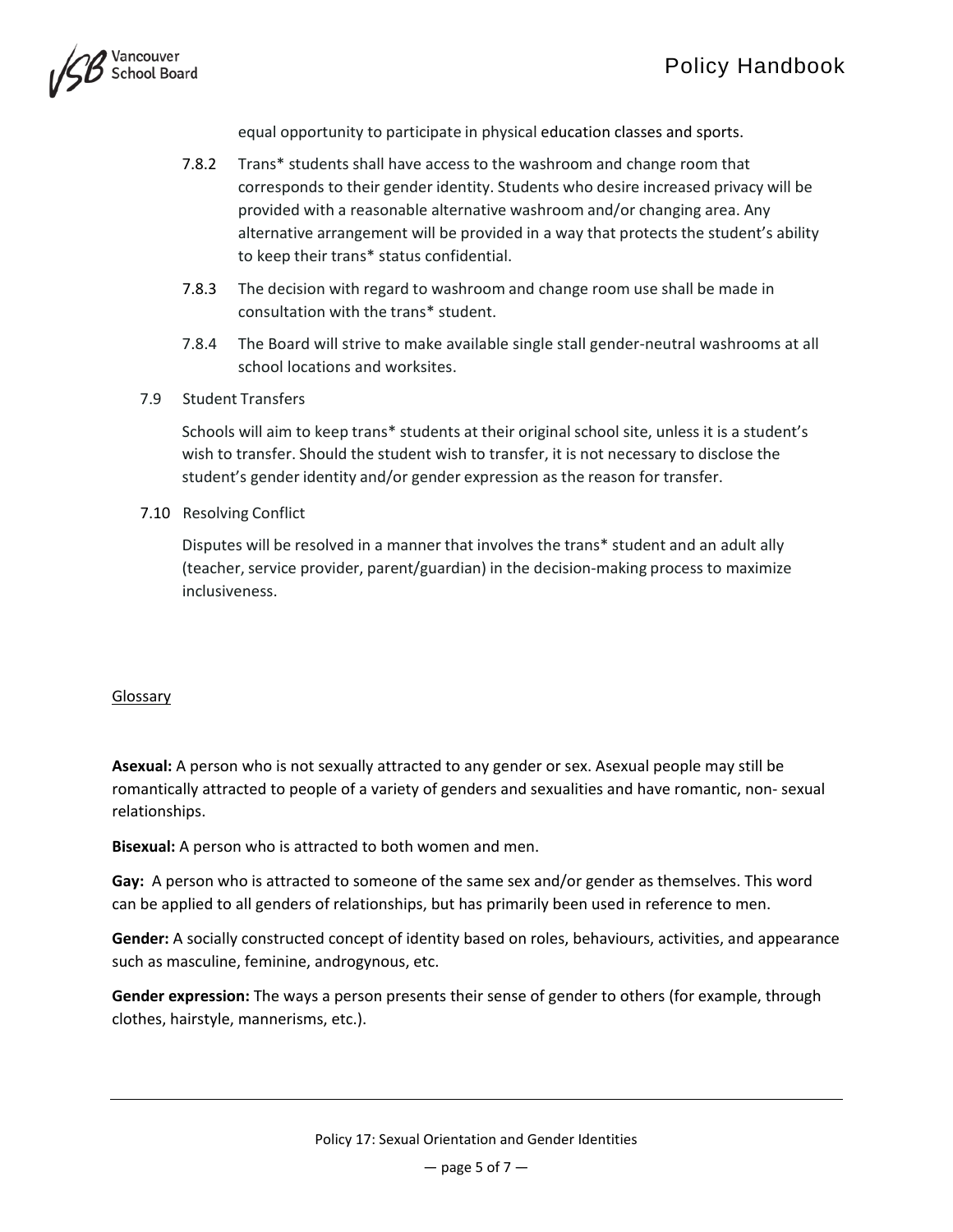

**Gender identity:** A person's internal sense of being a man, a woman, genderqueer etc. This is not the same thing as a person's biological sex, and may not be consistent with how they are perceived by others.

**Gender nonconforming:** A term that often refers to children who express gender in ways that differs from societal expectations of the sex and gender assigned to them at birth. For the purposes of this policy and accompanying regulations gender nonconforming children are included under the term trans\*.

**Homophobia:** The fear, ignorance and mistreatment of people who are, or are perceived to be, lesbian, gay or bisexual. This often leads to bias, discrimination, hatred, harassment and violation of the human rights of lesbian, gay or bisexual people. Homophobic bullying can also be targeted against any individual, regardless of perceived sexual orientation.

**Intersex:** Refers to people whose reproductive or sexual anatomy is not easily defined as male or female. There are a variety of ways someone can be intersex, ranging from having ambiguous genitalia to having mixture of XX and XY chromosomes. Intersex individuals have historically been mistreated in North American society (i.e. being forced to have "corrective" genital surgeries as infants). The term Disorders of Sexual Development is being used increasingly amongst medical professionals in reference to intersex conditions, however, this term has not been fully adopted by intersex communities at the time this policy is being written. The word hermaphrodite was historically used to describe intersex individuals, however, this term is considered highly offensive.

**Lesbian:** A woman who is attracted to other women.

**LGBTTQ+:** An acronym that in this case stands for lesbian, gay, bisexual, trans\*, Two-Spirit, and queer/questioning. There is a wide range of other terms often included in this acronym (often referred to by queer communities as "the alphabet soup") such as asexual, and this acronym tends to vary depending on the source. The plus sign (+) indicates the inclusion of all sexual and gender identities.

**Perceived as LGBTTQ+:** Refers to someone who is treated as if they are LGBTTQ+ even if they do not identify as such.

**Pronouns:** The words one uses to refer to themselves (e.g. he/him/his; she/her/hers; they/them/theirs; xe, xem, xyr, etc.)

**Queer:** An umbrella term (often used in place of the LGBTTQ+ acronym) used to describe individuals who identify as being part of sexual and gender diverse communities (e.g. lesbian, gay, transgender).

**Sex:** A biological classification based on physical attributes such as sex chromosomes, hormones, internal reproductive structures, and external genitalia. At birth, it is used to identify individuals as male or female. For those whose sex is not easily categorized as male or female see Intersex.

**Sexual Orientation:** Refers to a person's attraction towards a particular gender or sex. Someone may identify as lesbian, gay, bisexual, queer, pansexual, etc. It is important to remember that sexual identity and gender identity are separate.